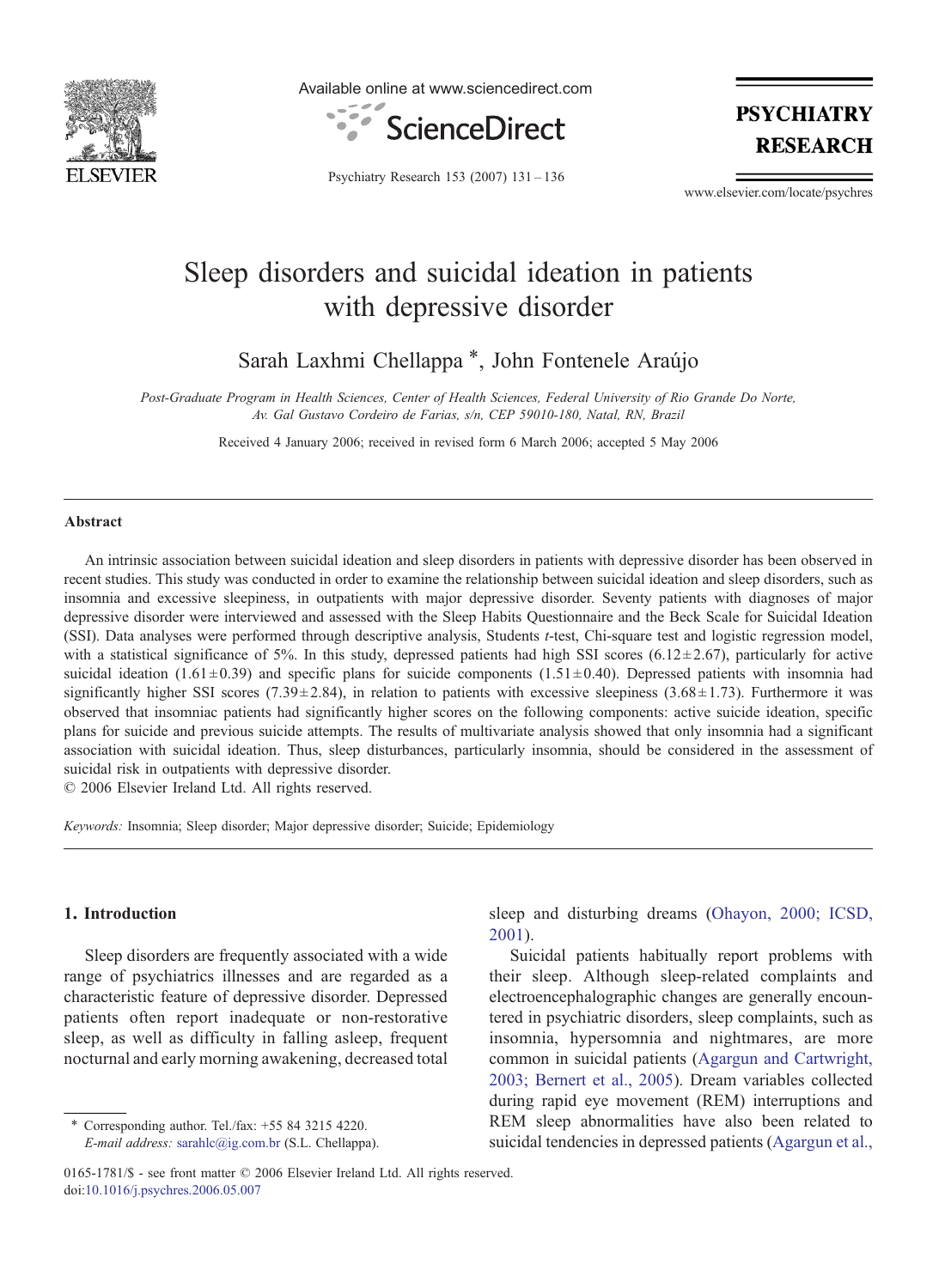[1998; Agargun and Cartwright, 2003\)](#page--1-0), as well and the frequency of nightmares has been directly related to suicide risk [\(Tankensen et al., 2001](#page--1-0)). Sleep studies have reported various polysomnographic findings including increased REM time and activity in suicidal patients with depression. One mechanism that may be responsible for the association between suicide and sleep is low function in patients who attempted and/or completed suicide [\(Singareddy and Balon, 2001\)](#page--1-0).

Previous epidemiological studies have indicated that sleep disorders, particularly insomnia, can be associated with suicidal risk ([Duggan et al., 1992; Agargun et al.,](#page--1-0) [1997a](#page--1-0)). Severe insomnia at the time of depression diagnosis has been recognized as one of the few clinical predictors of completed suicide in the first year of follow-up ([Fawcett et al., 1990](#page--1-0)). Moreover, suicidal thinking during depression is frequent in patients with insomnia in comparison to depressed patients without insomnia ([Sabo et al., 1991](#page--1-0)). Recent studies have demonstrated a correlation between suicidal ideation and suicide attempts that can result in an elevated suicide risk at some point in the future ([Bertolote and Fleishmann,](#page--1-0) [2002; Schmidtke et al., 2004](#page--1-0)). Therefore, the importance of the clinical evaluation of sleep disorders in patients with major depressive disorder is due to its link to severe depression, suicidal ideation and suicidal risk.

### 2. Methods

#### 2.1. Design and setting

The study design was descriptive, quantitative and cross-sectional with a sample composed of 70 outpatients. The study was conducted in the Onofre Lopes University Hospital Psychiatry Unit, a public tertiary general hospital in Natal, Rio Grande do Norte, Brazil. Data collection was done during the period of April to July 2005.

## 2.2. Participants

The selection of patients was according to the inclusion criteria of age between 18 and 65 years old and patients with diagnoses of major depressive disorder. This diagnosis was provided through clinical interview using the Diagnostic and Statistical Manual of Mental Disorders criteria ([DSM-IV, 1994](#page--1-0)) for major depressive disorder by five psychiatrics responsible for the clinical evaluation of the patients. After the interviews, medical records were reviewed to assess the physician's recognition of major depressive disorder. All patients consecutively admitted in the psychiatric outpatient unit that met the inclusion criteria of this study

were interviewed. The exclusion criteria were as follows: psychoactive substance use, post-traumatic stress disorder, post-puerperal depression, bipolar disorder, and epilepsy.

### 2.3. Procedures

The interviews were conducted by one of the study investigators who had been trained to apply the methodological instruments (Sleep Habits Questionnaire and Beck Scale for Suicide Ideation). All subjects gave written informed consent to participate in this study. The project was approved by the Ethics Committee of the Federal University of Rio Grande do Norte, Natal, Brazil.

Data concerning the duration of major depressive disorder in months were obtained from medical records. Suicidal ideation was assessed with the Beck Scale for Suicidal Ideation (SSI), a clinician rating scale with a semi-structured interview format. This questionnaire is a well-established instrument for assessing suicidal ideation [\(Beck et al., 1979\)](#page--1-0). It consists of 19 items that evaluate the following dimensions of suicide ideation: active suicide desire, specific plans for suicide, passive suicide desire, and previous suicide attempts. Each item is rated on a scale from 0 to 2, and these items are grouped into four components: active suicide ideation, specific plans for suicide, passive suicide ideation and previous suicide attempts. Higher scores are related to severe suicidal ideation. A total SSI score equivalent to 6 or more is considered as a cutoff threshold for clinically significant suicidal ideation. In this study, the validated version in Brazil was used to assess suicidal ideation [\(Cunha, 2001\)](#page--1-0).

Sleep assessment was conducted using the Sleep Habits questionnaire (SHQ) and the International Classification of Sleep Disorders diagnostic criteria for sleep disorders due to mood disorders [\(ICSD, 2001](#page--1-0)). The SHQ consists of a standard and validated self-evaluating protocol with 32 questions, out of which 10 items are related to the patients' health and use of stimulants, and 22 items concern sleep disturbances. The SHQ is utilized to assess sleep disorder complaints, notably insomnia and excessive sleepiness, and to classify patients as having insomnia, excessive sleepiness or none of these sleep disturbances. It does not provide an adequate assessment of other sleep disorders, e.g., the obstructive sleep apnea or hypopnea syndrome, nightmares, and restless leg syndrome/periodic limb movements in sleep. Insomnia was defined as difficulty in initiating sleep, disrupted sleep, early morning awakening and insufficient amount of sleep (decreased total duration of